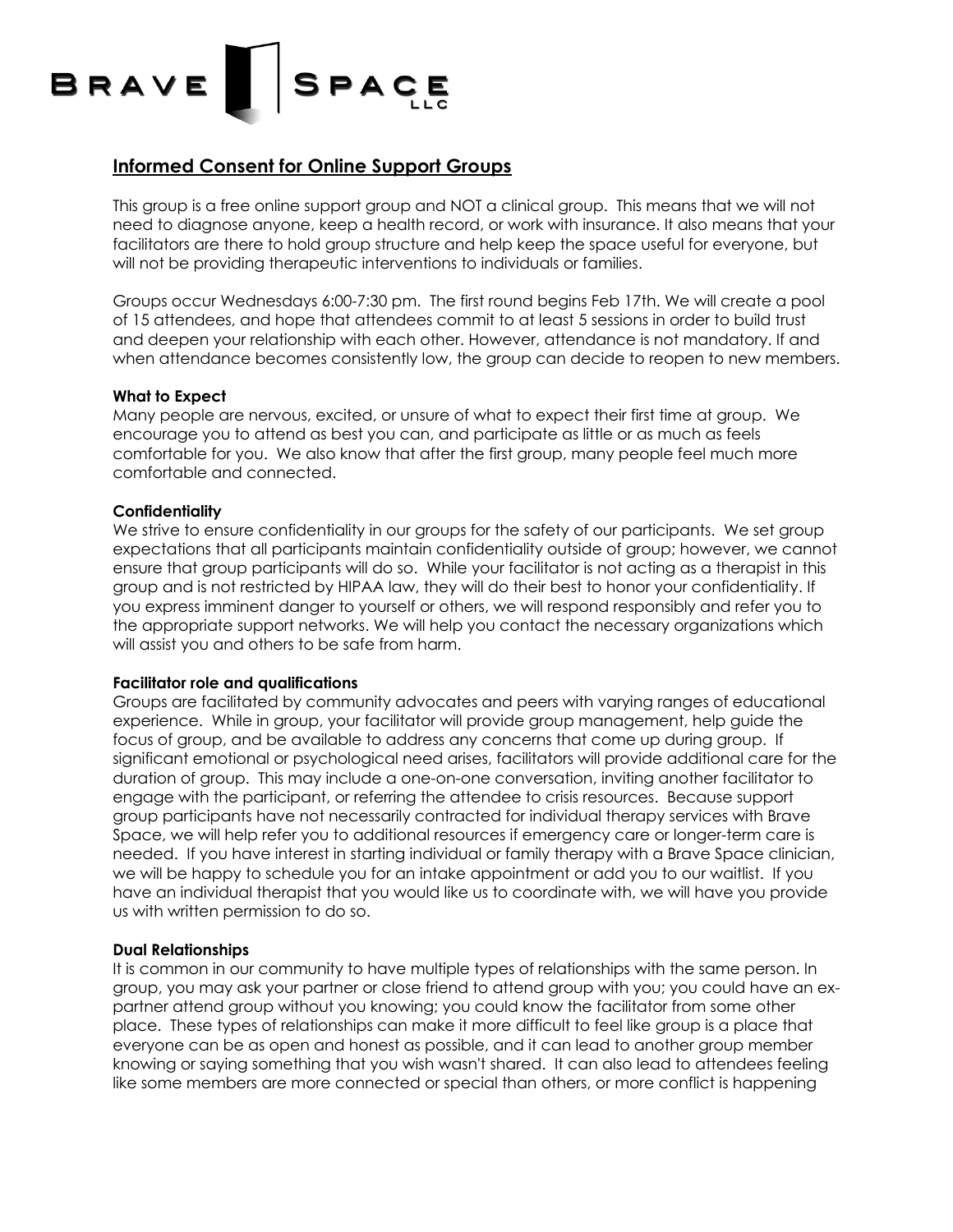## SPACE BRAVE

between certain members. Therefore, we strongly advise attendees minimize dual relationships as much as possible. Your facilitator is able to help navigate these issues during or after group.

#### **Timeliness**

In order to respect the time of all members, we expect participants to arrive within 5 minutes of group start. If you consistently arrive late, a group facilitator may check in with you to help brainstorm ways to arrive on time.

#### **Documentation**

Group demographics, group dynamics, and group content may be shared between your facilitator and with Brave Space administrative staff. This information is confidential and will only be shared with your facilitator and our grant funders in a way that does not disclose who you are. Data will be reported to our grant funders, Oregon Health Authority and the Oregon Alliance to Prevent Suicide, in order to see if the groups have met their goals. By filling out this form, you agree to have your information disseminated in this way.

If you require information about your group attendance for your records, you may request this in writing by contacting Kate Kauffman, LPC, at 503-389-5801, or kate@bravespacellc.com.

#### **Safety**

During groups, we expect all participants and facilitators to strive for a space free of physical, emotional, or verbal harm. We expect that respect will be given for each unique experience during group. If group participants or facilitators impart harm to another, immediate efforts will be made to mend the harm, either with facilitator support, or with an additional facilitator's support. Facilitators reserve the right to refuse services to those who cannot ensure safety.

#### **Termination of Group Participation**

Participants are enrolled in groups on a voluntary basis, and may choose to end services as they see fit. We appreciate knowing ahead of time to help groups adjust to leaving members. Brave Space and its facilitators reserve the right to determine whether attendees will remain in group if they cannot commit to the expectations stated here.

#### **More Information**

If you would like more information about Brave Space's policies and procedures regarding client rights, please contact Kate Kauffman at 503-389-5801, or kate@bravespacellc.com.

#### **By checking the boxes below, I agree to the following statements:**

 $\Box$  understand the limits to confidentiality, and I agree to maintain group confidentiality when I am not at group.

 $\Box$ I have read and understood the informed consent statement and have had an opportunity to have my questions answered.

I am fully aware of the risks and hazards connected with Groups including but not limited to the risks identified in this form, and agree to voluntarily participate in Groups knowing these risks to myself and my property.